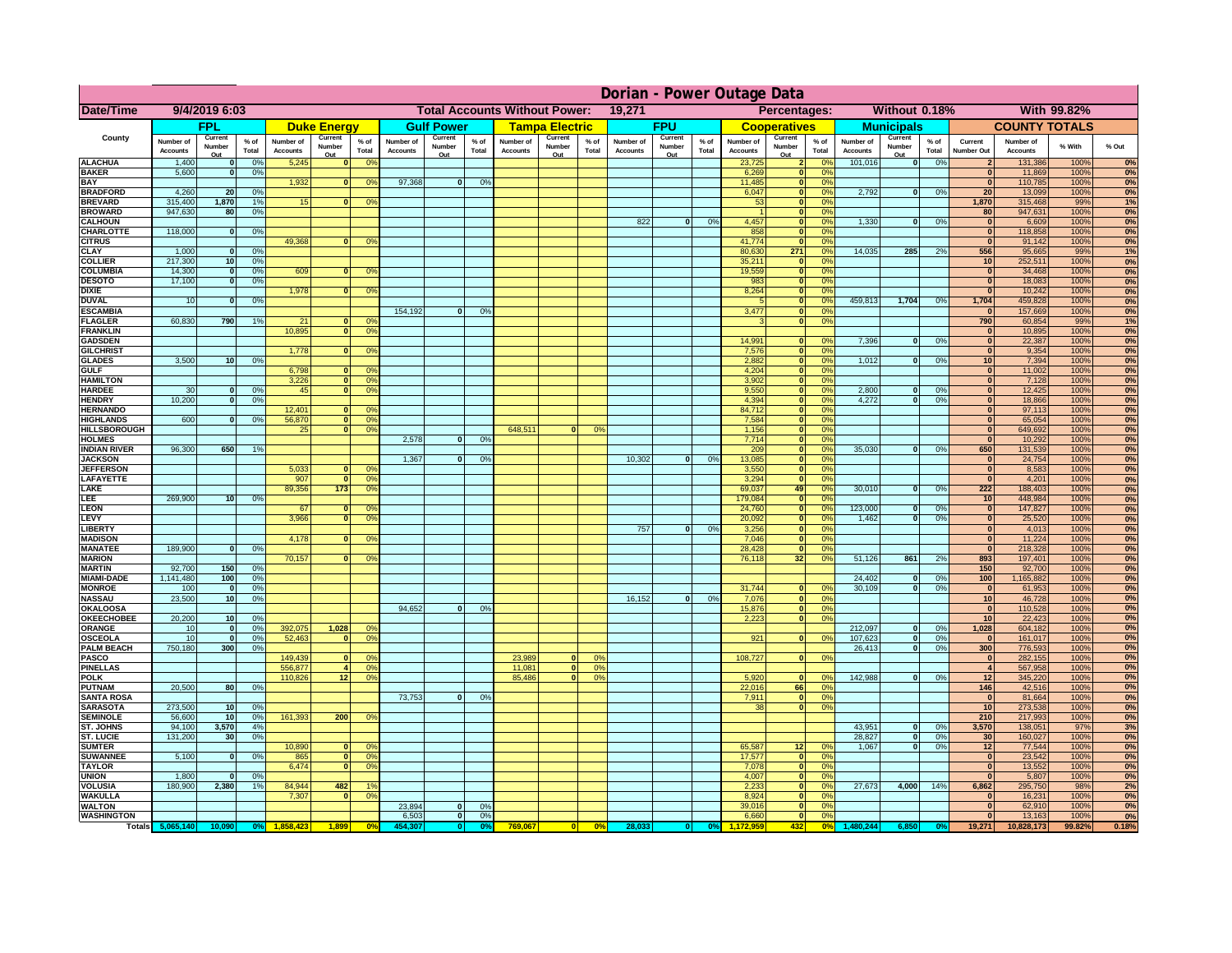# 9/4/2019 6:04 AM T.S. Dorian

| <b>Power Provider</b>                           | County              | <b>Number of Customers</b> | <b>Current Number Out</b> | <b>Outage Percentage</b> | <b>Estimated Restore Time</b> |
|-------------------------------------------------|---------------------|----------------------------|---------------------------|--------------------------|-------------------------------|
|                                                 |                     |                            |                           |                          |                               |
| New Smyrna Beach (Utilities Commission - UCNSB) | <b>VOLUSIA</b>      | 27,673                     | 4,000                     | 14.45%                   | <b>TBD</b>                    |
| Florida Power and Light Company                 | ST. JOHNS           | 94,100                     | 3,570                     | 3.79%                    | TBD                           |
| Florida Power and Light Company                 | <b>VOLUSIA</b>      | 180,900                    | 2,380                     | 1.32%                    | <b>TBD</b>                    |
| Florida Power and Light Company                 | <b>BREVARD</b>      | 315,400                    | 1,870                     | 0.59%                    | <b>TBD</b>                    |
| Jacksonville (JEA)                              | <b>DUVAL</b>        | 440,938                    | 1,704                     | 0.39%                    | <b>TBD</b>                    |
| Duke Energy                                     | ORANGE              | 392,075                    | 1,028                     | 0.26%                    | TBD                           |
|                                                 | <b>MARION</b>       |                            | 861                       | 1.68%                    | <b>TBD</b>                    |
| Ocala (Ocala Electric Utility)                  |                     | 51,126                     |                           |                          |                               |
| Florida Power and Light Company                 | <b>FLAGLER</b>      | 60,830                     | 790                       | 1.30%                    | TBD                           |
| Florida Power and Light Company                 | <b>INDIAN RIVER</b> | 96,300                     | 650                       | 0.67%                    | <b>TBD</b>                    |
| Duke Energy                                     | VOLUSIA             | 84,944                     | 482                       | 0.57%                    | TBD                           |
| Florida Power and Light Company                 | PALM BEACH          | 750,180                    | 300                       | 0.04%                    | <b>TBD</b>                    |
| Jacksonville (JEA)                              | <b>CLAY</b>         | 9,994                      | 285                       | 2.85%                    | <b>TBD</b>                    |
| Clay Electric Cooperative                       | <b>CLAY</b>         | 80,630                     | 271                       | 0.34%                    | Restored                      |
|                                                 |                     |                            |                           |                          |                               |
| Duke Energy                                     | SEMINOLE            | 161,393                    | 200                       | 0.12%                    | TBD                           |
| <b>Duke Energy</b>                              | LAKE                | 89,356                     | 173                       | 0.19%                    | <b>TBD</b>                    |
| Florida Power and Light Company                 | <b>MARTIN</b>       | 92,700                     | 150                       | 0.16%                    | <b>TBD</b>                    |
| Florida Power and Light Company                 | MIAMI-DADE          | 1,141,480                  | 100                       | 0.01%                    | <b>TBD</b>                    |
| Florida Power and Light Company                 | <b>BROWARD</b>      | 947,630                    | 80                        | 0.01%                    | TBD                           |
| Florida Power and Light Company                 | PUTNAM              | 20,500                     | 80                        | 0.39%                    | <b>TBD</b>                    |
|                                                 |                     |                            |                           |                          |                               |
| Clay Electric Cooperative                       | PUTNAM              | 22,016                     | 66                        | 0.30%                    | Restored                      |
| Clay Electric Cooperative                       | LAKE                | 2,319                      | 38                        | 1.64%                    | Restored                      |
| Clay Electric Cooperative                       | <b>MARION</b>       | 17,114                     | 32                        | 0.19%                    | Restored                      |
| Florida Power and Light Company                 | ST. LUCIE           | 131,200                    | 30                        | 0.02%                    | <b>TBD</b>                    |
| Florida Power and Light Company                 | <b>BRADFORD</b>     | 4,260                      | 20                        | 0.47%                    | TBD                           |
| <b>Duke Energy</b>                              | <b>POLK</b>         | 110,826                    | 12                        | 0.01%                    | <b>TBD</b>                    |
|                                                 |                     |                            |                           |                          |                               |
| Sumter Electric Cooperative, Inc.               | <b>SUMTER</b>       | 64,650                     | 12                        | 0.02%                    | TBD                           |
| Sumter Electric Cooperative, Inc.               | LAKE                | 66,718                     | 11                        | 0.02%                    | $24$                          |
| Florida Power and Light Company                 | COLLIER             | 217,300                    | 10                        | 0.00%                    | TBD                           |
| Florida Power and Light Company                 | <b>GLADES</b>       | 3,500                      | 10                        | 0.29%                    | <b>TBD</b>                    |
| Florida Power and Light Company                 | LEE                 | 269,900                    | 10                        | 0.00%                    | <b>TBD</b>                    |
| Florida Power and Light Company                 | NASSAU              | 23,500                     | 10                        | 0.04%                    | <b>TBD</b>                    |
|                                                 |                     |                            |                           |                          |                               |
| Florida Power and Light Company                 | OKEECHOBEE          | 20,200                     | 10                        | 0.05%                    | TBD                           |
| Florida Power and Light Company                 | SARASOTA            | 273,500                    | 10                        | 0.00%                    | <b>TBD</b>                    |
| Florida Power and Light Company                 | SEMINOLE            | 56,600                     | 10                        | 0.02%                    | TBD                           |
| Duke Energy                                     | <b>PINELLAS</b>     | 556,877                    | $\overline{4}$            | 0.00%                    | <b>TBD</b>                    |
| Clay Electric Cooperative                       | <b>ALACHUA</b>      | 22,855                     | $\overline{2}$            | 0.01%                    | $24$                          |
| Central Florida Electric Cooperative            | <b>ALACHUA</b>      | 870                        | $\mathbf 0$               | 0.00%                    | <b>TBD</b>                    |
|                                                 |                     |                            |                           |                          |                               |
| Central Florida Electric Cooperative            | <b>DIXIE</b>        | 7,651                      | 0                         | 0.00%                    | TBD                           |
| Central Florida Electric Cooperative            | <b>GILCHRIST</b>    | 7,572                      | $\pmb{0}$                 | 0.00%                    | <b>TBD</b>                    |
| Central Florida Electric Cooperative            | LAFAYETTE           | 8                          | $\mathbf 0$               | 0.00%                    | TBD                           |
| Central Florida Electric Cooperative            | LEVY                | 17,714                     | $\mathbf{0}$              | 0.00%                    | <b>TBD</b>                    |
| Central Florida Electric Cooperative            | <b>MARION</b>       | 9                          | 0                         | 0.00%                    | <b>TBD</b>                    |
| Chattahoochee Electric                          | <b>GADSDEN</b>      | 1,173                      | $\overline{0}$            | 0.00%                    | <b>TBD</b>                    |
|                                                 | <b>HOLMES</b>       | 320                        | $\mathbf 0$               | 0.00%                    | <b>TBD</b>                    |
| Choctawhatchee Electric Cooperative             |                     |                            |                           |                          |                               |
| Choctawhatchee Electric Cooperative             | <b>OKALOOSA</b>     | 15,876                     | $\mathbf 0$               | 0.00%                    | <b>TBD</b>                    |
| Choctawhatchee Electric Cooperative             | <b>SANTA ROSA</b>   | 132                        | 0                         | 0.00%                    | TBD                           |
| Choctawhatchee Electric Cooperative             | <b>WALTON</b>       | 38,913                     | $\mathbf 0$               | 0.00%                    | <b>TBD</b>                    |
| City of Alachua                                 | <b>ALACHUA</b>      | 4,506                      | $\mathbf 0$               | 0.00%                    | TBD                           |
| City of Bartow                                  | <b>POLK</b>         | 12,074                     | $\pmb{0}$                 | 0.00%                    | <b>TBD</b>                    |
|                                                 |                     |                            |                           |                          |                               |
| City of Blountstown                             | CALHOUN             | 1,330                      | 0                         | 0.00%                    | TBD                           |
| City of Bushnell                                | <b>SUMTER</b>       | 1,067                      | $\pmb{0}$                 | 0.00%                    | TBD                           |
| City of Clewiston                               | <b>HENDRY</b>       | 4,272                      | 0                         | 0.00%                    | TBD                           |
| City of Fort Meade                              | <b>POLK</b>         | 2,379                      | $\pmb{0}$                 | 0.00%                    | <b>TBD</b>                    |
| City of Havana                                  | GADSDEN             | 1,455                      | 0                         | 0.00%                    | TBD                           |
| City of Leesburg                                | LAKE                | 24,500                     | $\pmb{0}$                 | 0.00%                    | <b>TBD</b>                    |
| City of Moore Haven                             | <b>GLADES</b>       | 1,012                      | 0                         | 0.00%                    | TBD                           |
|                                                 |                     |                            | $\pmb{0}$                 |                          |                               |
| City of Mount Dora                              | LAKE                | 5,510                      |                           | 0.00%                    | <b>TBD</b>                    |
| City of Newberry                                | <b>ALACHUA</b>      | 1,898                      | $\pmb{0}$                 | 0.00%                    | TBD                           |
| City of Quincy                                  | GADSDEN             | 4,768                      | $\pmb{0}$                 | 0.00%                    | TBD                           |
| City of Starke                                  | <b>BRADFORD</b>     | 2,792                      | 0                         | 0.00%                    | TBD                           |
| City of Tallahassee                             | LEON                | 123,000                    | $\pmb{0}$                 | 0.00%                    | <b>TBD</b>                    |
| City of Vero Beach                              | <b>INDIAN RIVER</b> | 35,030                     | $\pmb{0}$                 | 0.00%                    | TBD                           |
| City of Wauchula                                | HARDEE              | 2,800                      | $\pmb{0}$                 | 0.00%                    | TBD                           |
|                                                 |                     |                            |                           |                          |                               |
| City of Williston                               | LEVY                | 1,462                      | $\pmb{0}$                 | 0.00%                    | TBD                           |
| City of Winter Park                             | ORANGE              | 14,947                     | $\pmb{0}$                 | 0.00%                    | TBD                           |
| Clay Electric Cooperative                       | <b>BAKER</b>        | 2,602                      | $\mathbf 0$               | 0.00%                    | <b>TBD</b>                    |
| Clay Electric Cooperative                       | <b>BRADFORD</b>     | 6,047                      | $\pmb{0}$                 | 0.00%                    | $24$                          |
| Clay Electric Cooperative                       | COLUMBIA            | 17,599                     | $\mathbf 0$               | 0.00%                    | $24$                          |
| Clay Electric Cooperative                       | <b>DUVAL</b>        | 5                          | $\pmb{0}$                 | 0.00%                    | TBD                           |
|                                                 |                     |                            |                           |                          |                               |
| Clay Electric Cooperative                       | <b>FLAGLER</b>      | 3                          | $\mathbf 0$               | 0.00%                    | TBD                           |
| Clay Electric Cooperative                       | <b>GILCHRIST</b>    | $\sqrt{4}$                 | $\pmb{0}$                 | 0.00%                    | TBD                           |
| Clay Electric Cooperative                       | LEVY                | 754                        | 0                         | 0.00%                    | TBD                           |
| Clay Electric Cooperative                       | SUWANNEE            | 6                          | $\pmb{0}$                 | 0.00%                    | TBD                           |
|                                                 |                     |                            |                           |                          |                               |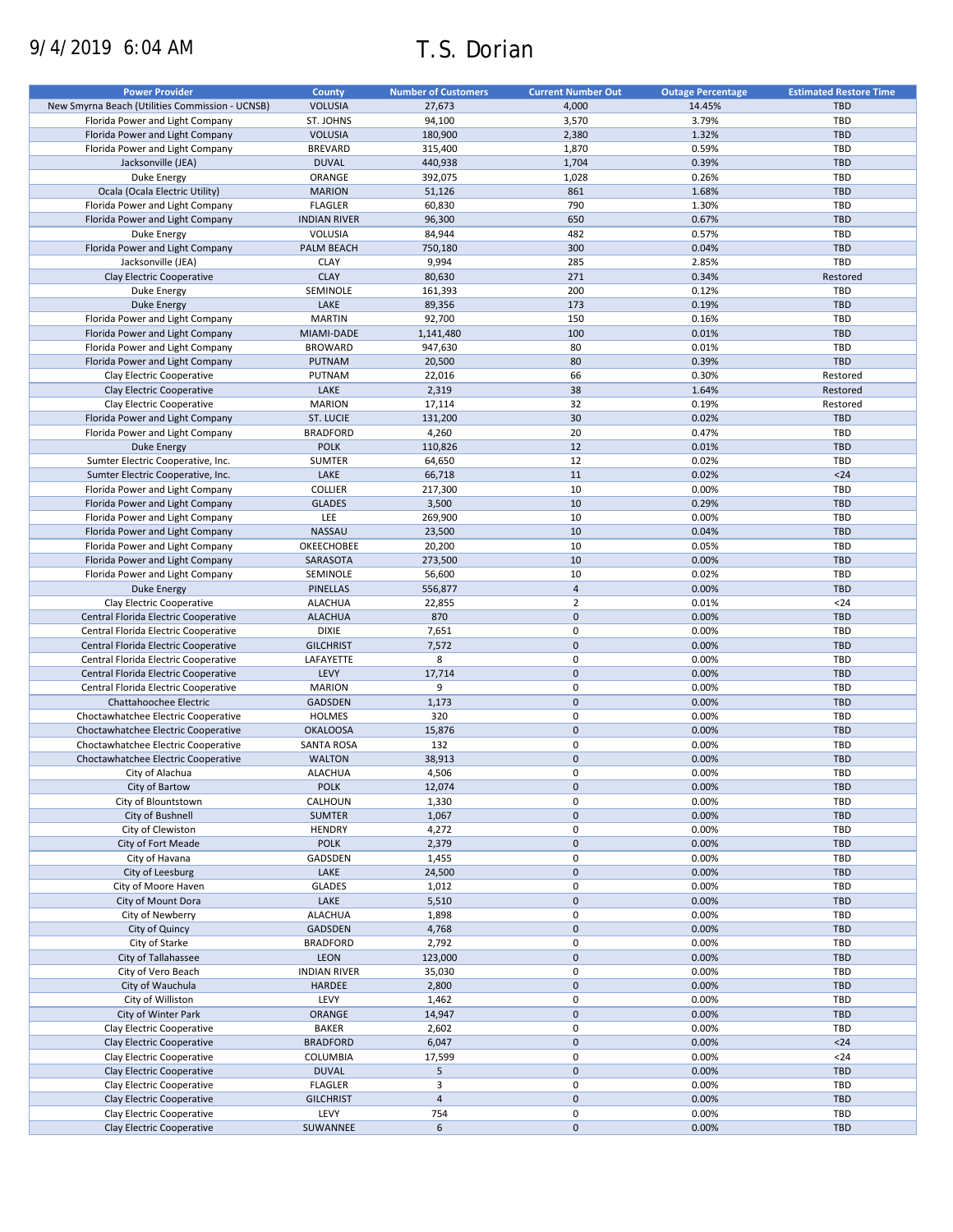# 9/4/2019 6:04 AM T.S. Dorian

| Clay Electric Cooperative                          | <b>UNION</b>      | 4,007       | 0           | 0.00% | TBD        |
|----------------------------------------------------|-------------------|-------------|-------------|-------|------------|
| Clay Electric Cooperative                          | <b>VOLUSIA</b>    | 2,233       | $\pmb{0}$   | 0.00% | Restored   |
| Duke Energy                                        | <b>ALACHUA</b>    | 5,245       | 0           | 0.00% | TBD        |
|                                                    |                   |             |             |       |            |
| <b>Duke Energy</b>                                 | BAY               | 1,932       | $\pmb{0}$   | 0.00% | <b>TBD</b> |
| Duke Energy                                        | <b>BREVARD</b>    | 15          | 0           | 0.00% | TBD        |
| <b>Duke Energy</b>                                 | <b>CITRUS</b>     | 49,368      | $\pmb{0}$   | 0.00% | <b>TBD</b> |
|                                                    |                   | 609         | 0           | 0.00% | <b>TBD</b> |
| Duke Energy                                        | COLUMBIA          |             |             |       |            |
| <b>Duke Energy</b>                                 | <b>DIXIE</b>      | 1,978       | $\pmb{0}$   | 0.00% | <b>TBD</b> |
| Duke Energy                                        | <b>FLAGLER</b>    | 21          | 0           | 0.00% | TBD        |
| <b>Duke Energy</b>                                 | <b>FRANKLIN</b>   | 10,895      | $\pmb{0}$   | 0.00% | <b>TBD</b> |
|                                                    |                   |             |             |       |            |
| <b>Duke Energy</b>                                 | <b>GILCHRIST</b>  | 1,778       | 0           | 0.00% | <b>TBD</b> |
| <b>Duke Energy</b>                                 | <b>GULF</b>       | 6,798       | $\mathbf 0$ | 0.00% | <b>TBD</b> |
| Duke Energy                                        | <b>HAMILTON</b>   | 3,226       | 0           | 0.00% | TBD        |
|                                                    |                   |             |             |       |            |
| Duke Energy                                        | HARDEE            | 45          | $\pmb{0}$   | 0.00% | <b>TBD</b> |
| Duke Energy                                        | <b>HERNANDO</b>   | 12,401      | 0           | 0.00% | TBD        |
| <b>Duke Energy</b>                                 | <b>HIGHLANDS</b>  | 56,870      | $\pmb{0}$   | 0.00% | <b>TBD</b> |
|                                                    |                   |             | 0           |       | TBD        |
| Duke Energy                                        | HILLSBOROUGH      | 25          |             | 0.00% |            |
| <b>Duke Energy</b>                                 | <b>JEFFERSON</b>  | 5,033       | $\pmb{0}$   | 0.00% | <b>TBD</b> |
| Duke Energy                                        | LAFAYETTE         | 907         | 0           | 0.00% | TBD        |
| <b>Duke Energy</b>                                 | LEON              | 67          | $\pmb{0}$   | 0.00% | <b>TBD</b> |
|                                                    |                   |             |             |       |            |
| Duke Energy                                        | LEVY              | 3,966       | 0           | 0.00% | TBD        |
| <b>Duke Energy</b>                                 | <b>MADISON</b>    | 4,178       | 0           | 0.00% | <b>TBD</b> |
| Duke Energy                                        | <b>MARION</b>     | 70,157      | 0           | 0.00% | TBD        |
|                                                    |                   |             |             |       |            |
| <b>Duke Energy</b>                                 | <b>OSCEOLA</b>    | 52,463      | $\pmb{0}$   | 0.00% | <b>TBD</b> |
| <b>Duke Energy</b>                                 | PASCO             | 149,439     | 0           | 0.00% | TBD        |
| <b>Duke Energy</b>                                 | <b>SUMTER</b>     | 10,890      | $\pmb{0}$   | 0.00% | <b>TBD</b> |
|                                                    |                   |             |             |       |            |
| Duke Energy                                        | SUWANNEE          | 865         | 0           | 0.00% | TBD        |
| <b>Duke Energy</b>                                 | <b>TAYLOR</b>     | 6,474       | $\pmb{0}$   | 0.00% | <b>TBD</b> |
| Duke Energy                                        | WAKULLA           | 7,307       | $\pmb{0}$   | 0.00% | TBD        |
|                                                    |                   |             |             |       |            |
| Escambia River Electric Cooperative, Inc.          | <b>ESCAMBIA</b>   | 3,477       | $\pmb{0}$   | 0.00% | <b>TBD</b> |
| Escambia River Electric Cooperative, Inc.          | <b>SANTA ROSA</b> | 7,779       | 0           | 0.00% | TBD        |
| Florida Keys Electric Cooperative                  | <b>MONROE</b>     | 31,744      | $\pmb{0}$   | 0.00% | <b>TBD</b> |
|                                                    |                   |             |             |       |            |
| Florida Power and Light Company                    | <b>ALACHUA</b>    | 1,400       | 0           | 0.00% | TBD        |
| Florida Power and Light Company                    | <b>BAKER</b>      | 5,600       | $\mathbf 0$ | 0.00% | <b>TBD</b> |
| Florida Power and Light Company                    | CHARLOTTE         | 118,000     | 0           | 0.00% | TBD        |
|                                                    | <b>CLAY</b>       |             | $\mathbf 0$ |       |            |
| Florida Power and Light Company                    |                   | 1,000       |             | 0.00% | <b>TBD</b> |
| Florida Power and Light Company                    | COLUMBIA          | 14,300      | 0           | 0.00% | TBD        |
| Florida Power and Light Company                    | <b>DESOTO</b>     | 17,100      | $\pmb{0}$   | 0.00% | <b>TBD</b> |
| Florida Power and Light Company                    | <b>DUVAL</b>      | 10          | 0           | 0.00% | TBD        |
|                                                    |                   |             |             |       |            |
| Florida Power and Light Company                    | HARDEE            | 30          | $\pmb{0}$   | 0.00% | <b>TBD</b> |
| Florida Power and Light Company                    | <b>HENDRY</b>     | 10,200      | 0           | 0.00% | <b>TBD</b> |
| Florida Power and Light Company                    | <b>HIGHLANDS</b>  | 600         | $\pmb{0}$   | 0.00% | <b>TBD</b> |
|                                                    |                   |             |             |       |            |
| Florida Power and Light Company                    | MANATEE           | 189,900     | 0           | 0.00% | TBD        |
| Florida Power and Light Company                    | <b>MONROE</b>     | 100         | $\pmb{0}$   | 0.00% | <b>TBD</b> |
| Florida Power and Light Company                    | ORANGE            | 10          | 0           | 0.00% | TBD        |
|                                                    |                   |             |             |       |            |
| Florida Power and Light Company                    | <b>OSCEOLA</b>    | 10          | $\pmb{0}$   | 0.00% | <b>TBD</b> |
| Florida Power and Light Company                    | SUWANNEE          | 5,100       | 0           | 0.00% | TBD        |
| Florida Power and Light Company                    | <b>UNION</b>      | 1,800       | $\pmb{0}$   | 0.00% | <b>TBD</b> |
|                                                    |                   |             | 0           |       |            |
| Florida Public Utilities Corporation               | CALHOUN           | 822         |             | 0.00% | Restored   |
| Florida Public Utilities Corporation               | <b>JACKSON</b>    | 10,302      | $\pmb{0}$   | 0.00% | Restored   |
| Florida Public Utilities Corporation               | LIBERTY           | 757         | 0           | 0.00% | Restored   |
|                                                    | NASSAU            |             | $\pmb{0}$   | 0.00% | Restored   |
| Florida Public Utilities Corporation               |                   | 16,152      |             |       |            |
| Fort Pierce Utilities Authority                    | ST. LUCIE         | 28,827      | 0           | 0.00% | TBD        |
| Gainesville (Gainesville Regional Utilities - GRU) | <b>ALACHUA</b>    | 94,612      | $\pmb{0}$   | 0.00% | TBD        |
| Glades Electric Cooperative, Inc.                  | <b>GLADES</b>     | 2,882       | 0           | 0.00% | Restored   |
|                                                    |                   |             |             |       |            |
| Glades Electric Cooperative, Inc.                  | <b>HARDEE</b>     | $\mathbf 0$ | $\pmb{0}$   |       | TBD        |
| Glades Electric Cooperative, Inc.                  | <b>HENDRY</b>     | 3,502       | 0           | 0.00% | <b>TBD</b> |
| Glades Electric Cooperative, Inc.                  | <b>HIGHLANDS</b>  | 7,210       | $\pmb{0}$   | 0.00% | Restored   |
|                                                    |                   |             |             |       |            |
| Glades Electric Cooperative, Inc.                  | OKEECHOBEE        | 2,223       | 0           | 0.00% | TBD        |
| Green Cove Springs Electric                        | <b>CLAY</b>       | 4,041       | $\pmb{0}$   | 0.00% | <b>TBD</b> |
| Gulf Coast Electric Cooperative, Inc.              | BAY               | 11,485      | 0           | 0.00% | TBD        |
|                                                    |                   |             |             |       |            |
| Gulf Coast Electric Cooperative, Inc.              | <b>CALHOUN</b>    | 1,761       | $\pmb{0}$   | 0.00% | <b>TBD</b> |
| Gulf Coast Electric Cooperative, Inc.              | <b>GULF</b>       | 4,204       | 0           | 0.00% | <b>TBD</b> |
| Gulf Coast Electric Cooperative, Inc.              | <b>JACKSON</b>    | 45          | $\pmb{0}$   | 0.00% | <b>TBD</b> |
|                                                    |                   | 103         | 0           | 0.00% |            |
| Gulf Coast Electric Cooperative, Inc.              | <b>WALTON</b>     |             |             |       | TBD        |
| Gulf Coast Electric Cooperative, Inc.              | <b>WASHINGTON</b> | 2,461       | $\pmb{0}$   | 0.00% | TBD        |
| <b>Gulf Power Company</b>                          | BAY               | 97,368      | 0           | 0.00% | Restored   |
| <b>Gulf Power Company</b>                          | <b>ESCAMBIA</b>   | 154,192     | $\pmb{0}$   | 0.00% | Restored   |
|                                                    |                   |             |             |       |            |
| <b>Gulf Power Company</b>                          | <b>HOLMES</b>     | 2,578       | 0           | 0.00% | Restored   |
| <b>Gulf Power Company</b>                          | <b>JACKSON</b>    | 1,367       | $\pmb{0}$   | 0.00% | Restored   |
| <b>Gulf Power Company</b>                          | <b>OKALOOSA</b>   | 94,652      | 0           | 0.00% | Restored   |
|                                                    |                   |             |             |       |            |
| <b>Gulf Power Company</b>                          | <b>SANTA ROSA</b> | 73,753      | $\pmb{0}$   | 0.00% | Restored   |
| <b>Gulf Power Company</b>                          | <b>WALTON</b>     | 23,894      | 0           | 0.00% | Restored   |
| <b>Gulf Power Company</b>                          | <b>WASHINGTON</b> | 6,503       | $\pmb{0}$   | 0.00% | Restored   |
|                                                    |                   |             |             |       |            |